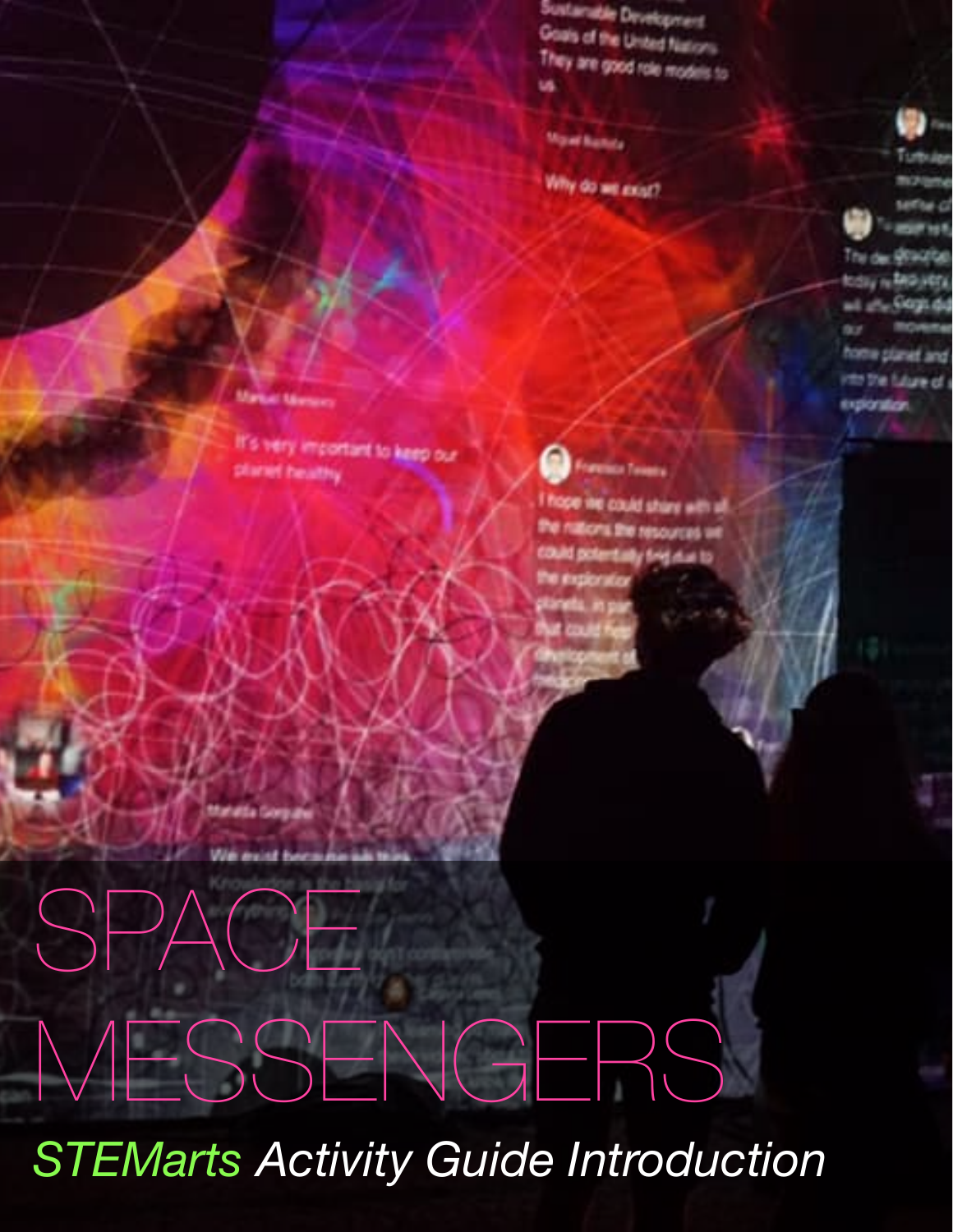## INTRODUCTION

We live in a time of extraordinary scientific and technological advancements that are expanding our understanding of the universe and our potential to create a future that is sustainable and equitable for all. And yet, as a civilization we face real threats of survival such as climate change, species extinction and pandemic diseases. Many warnings from climate change scientists say that it is already too late. Is this future possible? Plausible? Probable? Luckily there are people and organizations from all disciplines around the world that are coming together to imagine other possibilities, other futures. Futures thinking and foresight is a systematic process to anticipate and shape the future by imagining other possibilities, exploring what it might take to bring them about and creating plans to get there.

## **"Futures literacy is the ability to anticipate and create invisible stuff – the future – through improvisation, experimentation, and invention" (Miller, 2018).**

In the Space Messengers workshop we will explore the universe through the diverse perspectives of experts in the field of science, art, philosophy, futures thinking and culture. Our hope is to expand our awareness, understanding and connection to the universe as planetary citizens. Through this creative process we will imagine alternative sustainable interplanetary futures.

The past decade has been called the Golden Age of Astronomy because incredible new instrumentation has shown us previously invisible realms in space. In this workshop we will learn from astrophysicist, **Dr. Nicole Lloyd-Ronning** that ripples in space-time from two black holes colliding can be felt here on earth revealing how interconnected we are to what is called 'outer' space. We will learn about multimessenger particles which inspired the title of this project - Space Messengers - and how different particles from space send us messages that reveal different dimensions of our universe.

From CERN physicist **Dr. Steven Goldfarb** we will learn how scientists worked together to build a machine that would produce and visualize particles that existed only fleetingly at the birth of our universe. Their discoveries have revealed how elementary particles acquire their mass and continue to explore our most fundamental components, many of which originated in exploding stars. From this fundamental research in particle physics we also developed new technologies that change our future such as MRIs, PET scans, proton therapy and the World-wide Web.